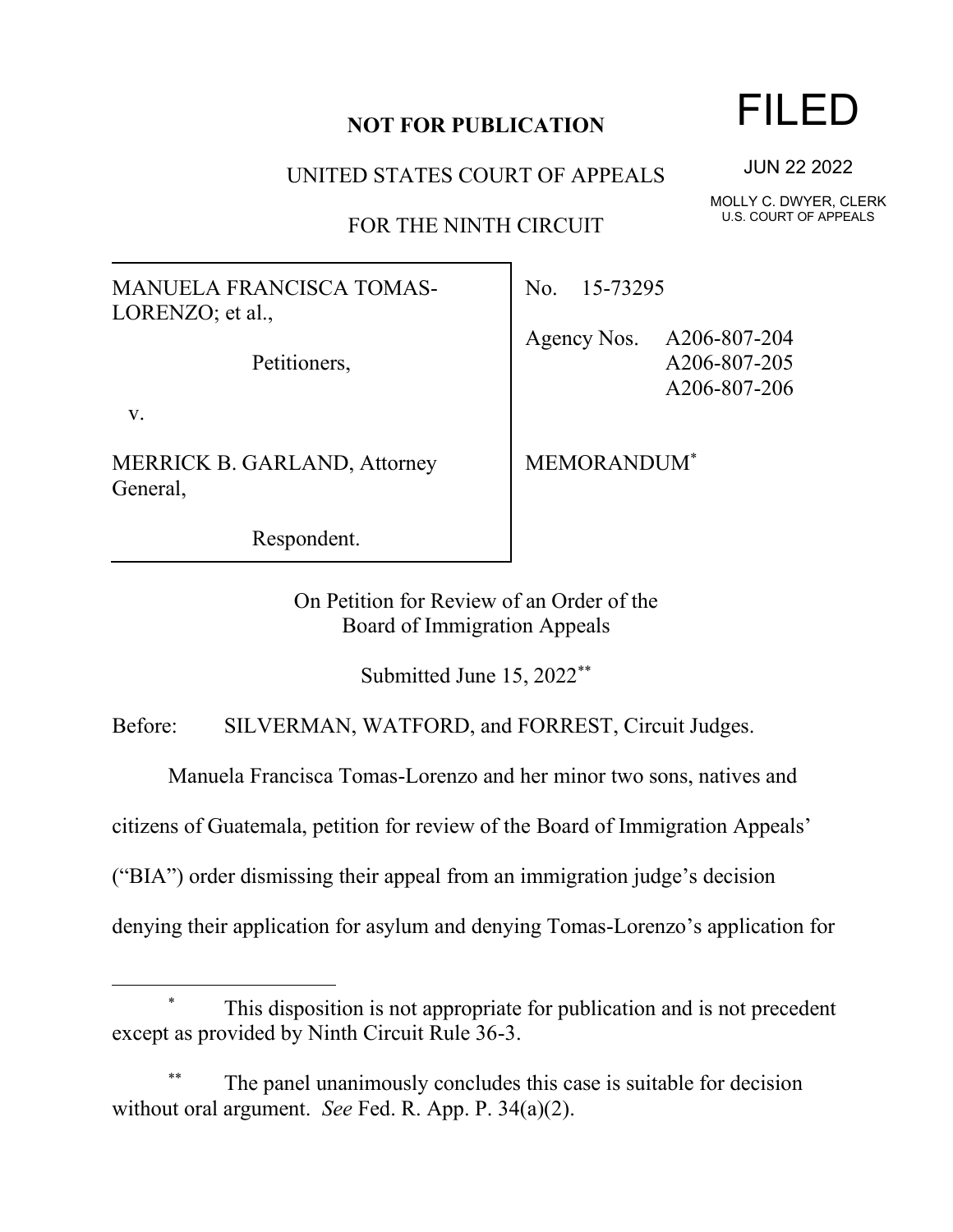withholding of removal and relief under the Convention Against Torture ("CAT"). Our jurisdiction is governed by 8 U.S.C. § 1252. We review de novo the legal question of whether a particular social group is cognizable, except to the extent that deference is owed to the BIA's interpretation of the governing statutes and regulations. *Conde Quevedo v. Barr*, 947 F.3d 1238, 1241-42 (9th Cir. 2020). We review for substantial evidence the agency's factual findings. *Id*. at 1241. We deny in part and dismiss in part the petition for review.

The agency did not err in concluding that petitioners did not establish membership in a cognizable particular social group. *See Reyes v. Lynch*, 842 F.3d 1125, 1131 (9th Cir. 2016) (in order to demonstrate membership in a particular social group, "[t]he applicant must 'establish that the group is (1) composed of members who share a common immutable characteristic, (2) defined with particularity, and (3) socially distinct within the society in question'" (quoting *Matter of M-E-V-G-*, 26 I. & N. Dec. 227, 237 (BIA 2014))). To the extent petitioners raise a new particular social group in their opening brief, we lack jurisdiction to consider it. *See Barron v. Ashcroft*, 358 F.3d 674, 677-78 (9th Cir. 2004) (court lacks jurisdiction to review claims not presented to the agency). Thus, petitioners' asylum claim and Tomas-Lorenzo's withholding of removal claim fail.